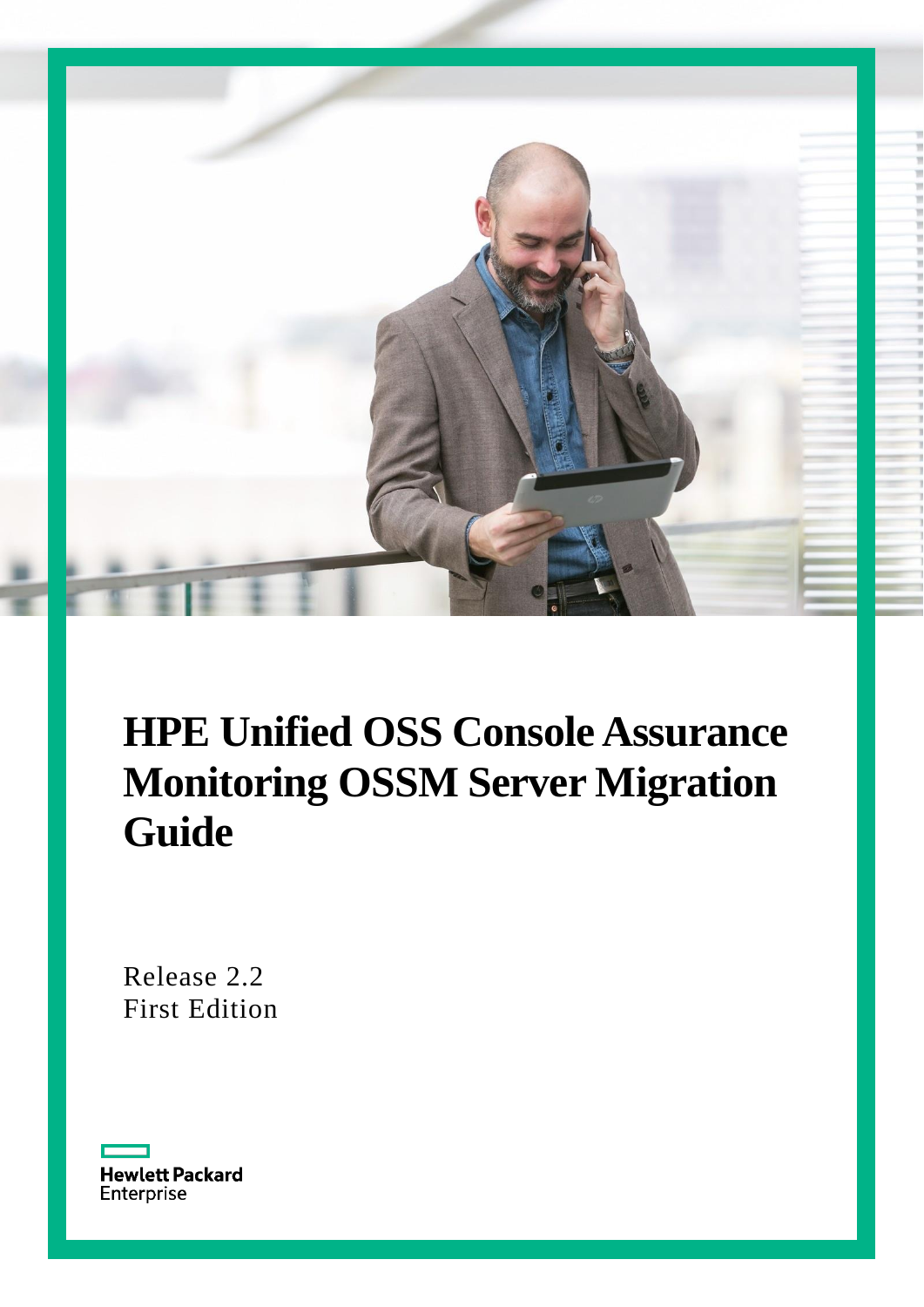# <span id="page-1-0"></span>**Notices**

Legal notice

© Copyright 2015 Hewlett Packard Enterprise Development LP

Confidential computer software. Valid license from HPE required for possession, use or copying. Consistent with FAR 12.211 and 12.212, Commercial Computer Software, Computer Software Documentation, and Technical Data for Commercial Items are licensed to the U.S. Government under vendor's standard commercial license.

The information contained herein is subject to change without notice. The only warranties for HPE products and services are set forth in the express warranty statements accompanying such products and services. Nothing herein should be construed as constituting an additional warranty. HPE shall not be liable for technical or editorial errors or omissions contained herein.

Printed in the US

**Trademarks** 

Adobe®, Acrobat® and PostScript® are trademarks of Adobe Systems Incorporated.

Java™ is a trademark of Oracle and/or its affiliates.

Microsoft®, Internet Explorer, Windows®, Windows Server®, and Windows NT® are either registered trademarks or trademarks of Microsoft Corporation in the United States and/or other countries.

Firefox® is a registered trademark of the Mozilla Foundation.

Google Chrome® is a trademark of Google Inc.

Oracle® is a registered U.S. trademark of Oracle Corporation, Redwood City, California.

UNIX® is a registered trademark of The Open Group.

X/Open® is a registered trademark, and the X device is a trademark of X/Open

Company Ltd. in the UK and other countries.

Red Hat<sup>®</sup> is a registered trademark of the Red Hat Company.

Linux® is a registered trademark of Linus Torvalds in the U.S. and other countries.

Apache CouchDB, CouchDB, and the project logo are trademarks of The Apache Software Foundation

Node.js project. Joyent<sup>®</sup> and Joyent's logo are registered trademarks of Joyent, Inc

TomSawyer® are trademarks of Tom Sawyer Software.

Apache ActiveMQ ®, Apache Tomcat® are trademarks of Apache Software Foundation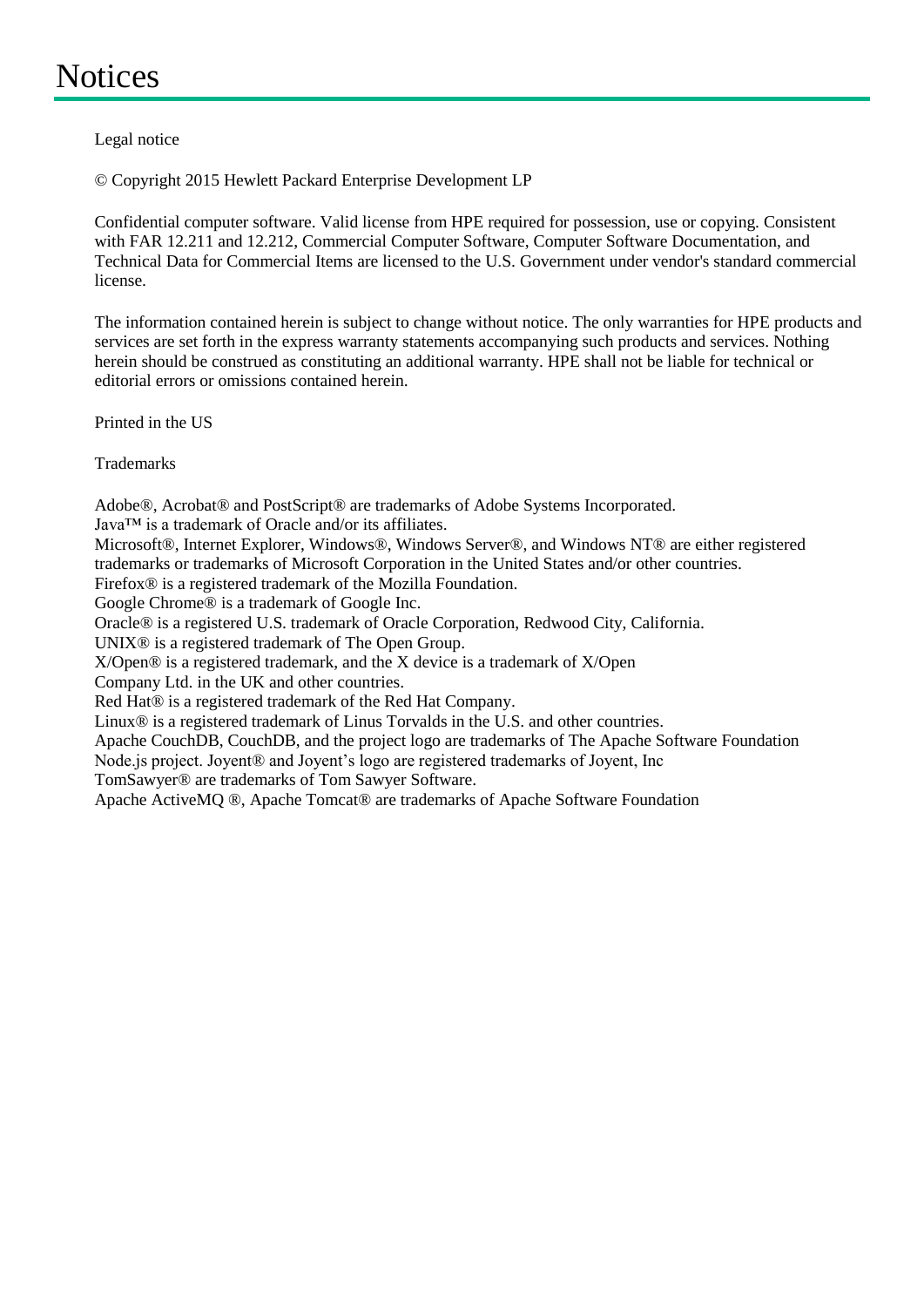# Contents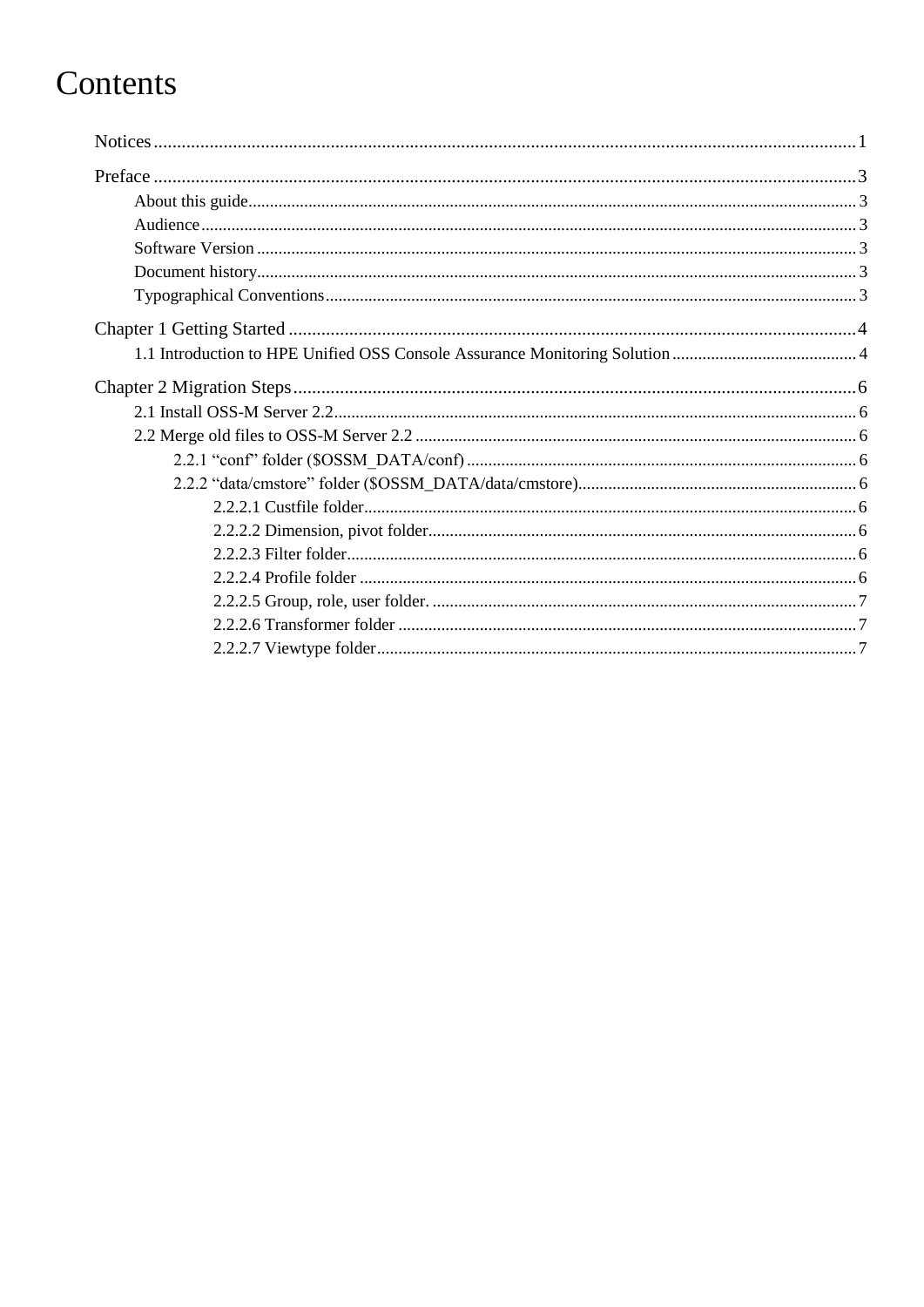## <span id="page-3-1"></span><span id="page-3-0"></span>About this guide

This guide describes how to migrate UOC V1.3 to Unified OSS Console Assurance Monitoring V2.2.

### <span id="page-3-2"></span>Audience

This migration guide is for the people who is responsible for installing/uninstalling or maintaining the UOC.

The readers are assumed to have minimal knowledge of Linux shell scripts.

# <span id="page-3-3"></span>Software Version

The support software referred to in this document is as follows:

| <b>Software</b>    | <b>Version</b> | <b>OS</b>                            | <b>Database</b>                                                                             |
|--------------------|----------------|--------------------------------------|---------------------------------------------------------------------------------------------|
| <b>OSSM Server</b> | 2.2            | Red Hat Linux 6.5 or above x86-64bit | Database Optional for topology<br>maps:<br>Oracle<br>-<br>mySql<br>$\overline{\phantom{a}}$ |
|                    |                |                                      |                                                                                             |

### <span id="page-3-4"></span>Document history

| .   | Dota        | $\sim$<br>IVII<br>$-0$ |
|-----|-------------|------------------------|
| 1.0 | Tar<br>$ -$ | In1<br>эюn.            |

# <span id="page-3-5"></span>Typographical Conventions

Metric Light:

- Source code and examples of file contents.
- Commands that you enter on the screen.
- Pathnames
- Keyboard key names

*Italic* Text:

- Filenames, programs and parameters.
- The names of other documents referenced in this manual.

**Bold** Text:

To introduce new terms and to emphasize important words.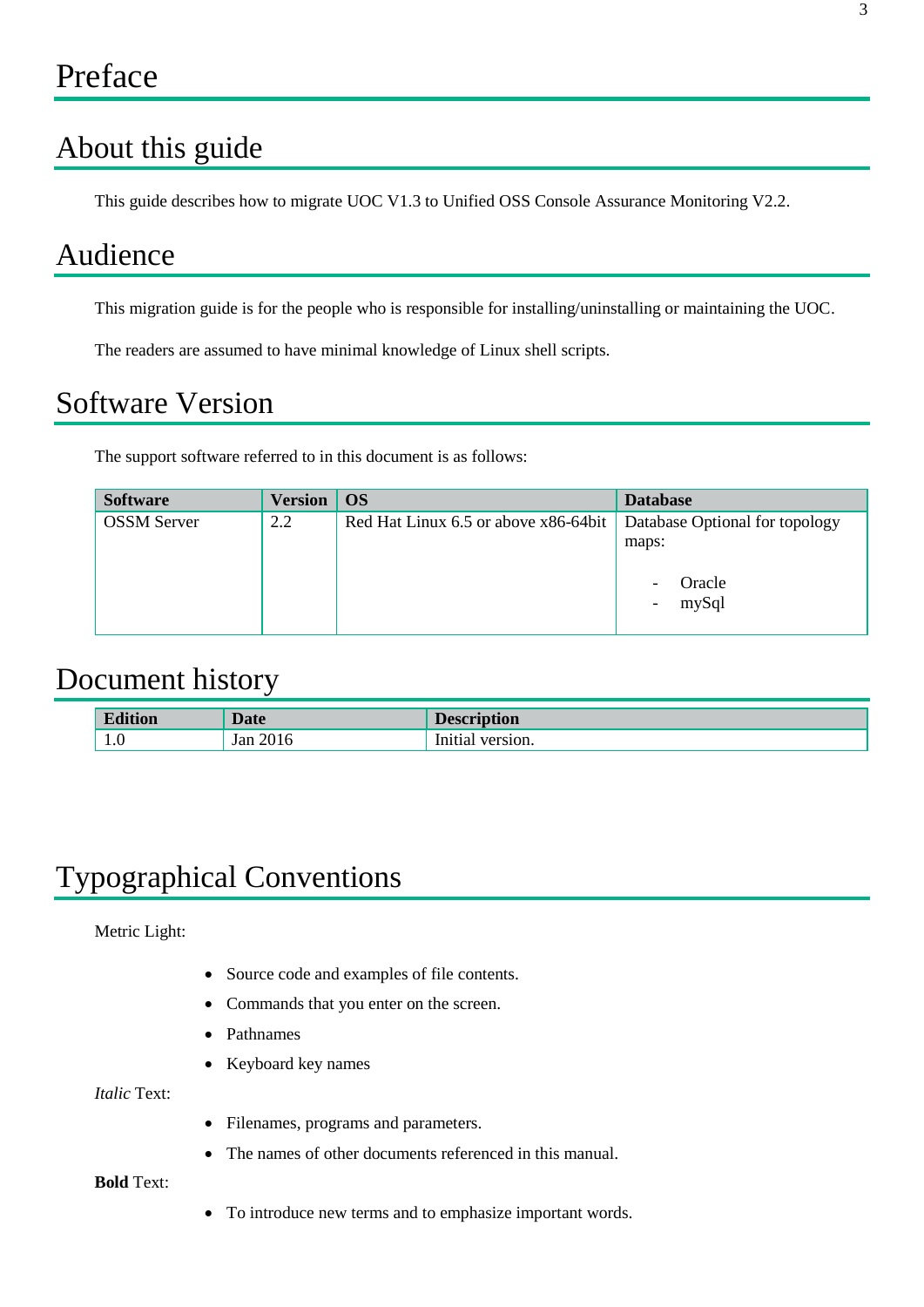### <span id="page-4-1"></span><span id="page-4-0"></span>1.1 Introduction to HPE Unified OSS Console Assurance Monitoring Solution

HPE Unified OSS Console for Assurance Monitoring Solution supports business critical service operations and processes. It provides Real time data and metrics allowing reacting to business change as it happens, detecting service failures and protecting vital revenue streams.

The HPE Unified OSS Console for Assurance Monitoring innovative Dashboard Engine is one of the key reasons and stands apart in the industry. Those real-time, highly configurable dashboards provide with a crystal clear view into the health, performance and availability of mission critical services, networks, and applications, enabling OSS Teams to manage and respond to business change as it happens.

HPE Unified OSS Console Assurance Monitoring dashboard power is supercharged by our software's ability to draw and display aggregated information from a variety of technologies, platforms and vendors, providing with a consolidated and total view of key information from many sources including faults, key performance and quality indicators (KPIs / KQIs), and service level agreements (SLAs). Dashboards are easy to configure, quick to deploy and simple to use thanks to our View Designer drag-and-drop capabilities.

HP Unified OSS Console Software dashboards are 100 percent web-based and instantaneously available from any PC location or browser-enabled device.

The solution is composed of different software components contributing to a flexible and scalable architecture addressing collection and display of large amount of information, delivered to a large number of connected web clients:

- It brings together **ready-to-use solutions** with an **opened & flexible** WEB UI foundation
- It is a fully converged Assurance solution across **Advanced NOC & SOC real-time monitoring** and **OSS Analytics** use cases
- It delivers **integrated views** across the different systems which support the business processes
- It provides **one place** to visualize key data and operate traditional and virtualized networks and services
- It is user focused, easy to **personalize, adapt & extent** by design
- It allows modifying and creating new views in a few clicks with the **View Designer**
- It provides a **unified security model,** shared by integrated applications
- It brings high **modularity** for gradual integration & transformation
- It is powered by an **innovative & responsive** WEB UI foundation

Three main components are part of the solution

- **The HPE Unified OSS Console Foundation (UOC Foundation)** provides with a set of GUI core features for
	- o Page design and visualization
	- o Security & roles
	- o Localization, internationalization

The architecture of the UI foundation supports large and distributed environments (load balancing). The Foundation also provides a **View Designer** allowing administrators and end users to configure their own dashboard pages.

 **The HPE Unified OSS Console OSS Monitoring Server (OSS-M Server)** provides the data collection layer which interfaces with the different OSS Assurance Application (Fault, Performance, Trouble Management, Customer Experience…) to extract, aggregate and compute the data which will be displayed in the dedicated real-time operational views.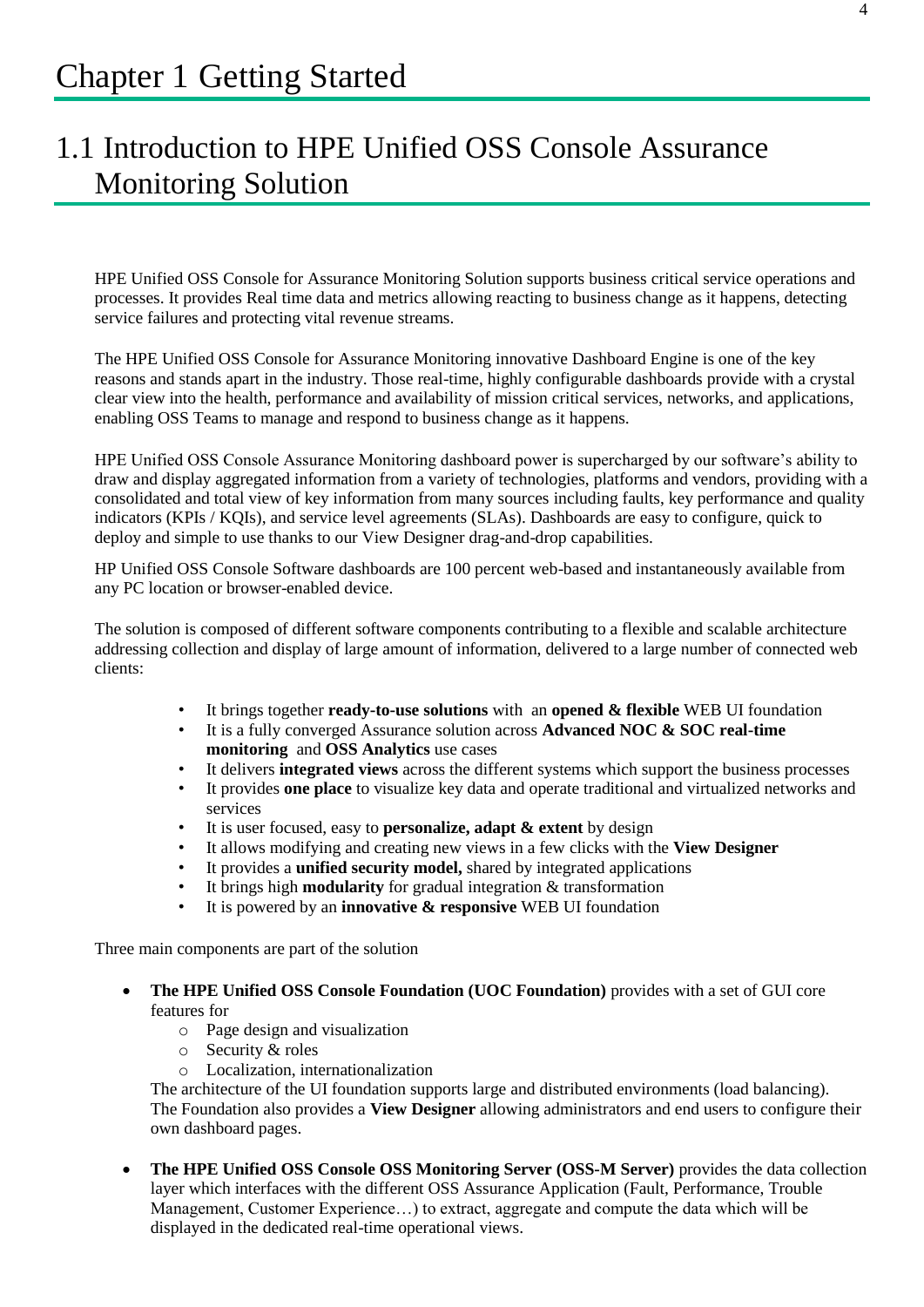**The HPE Unified OSS Console Monitoring Add-On (OSS-M Add-On)** is a set of preconfigured OSS Assurance Real-Time dashboards which can be the starting point for the deployment of an OSS Assurance solution, and can be further extended by new dashboards views, using the View Designer provided by the solution.

The following picture illustrates how the different components are positioned into the Unified OSS Assurance Monitoring Solution.

Please refer to the different Component User Documentations to install and configure properly the solution.

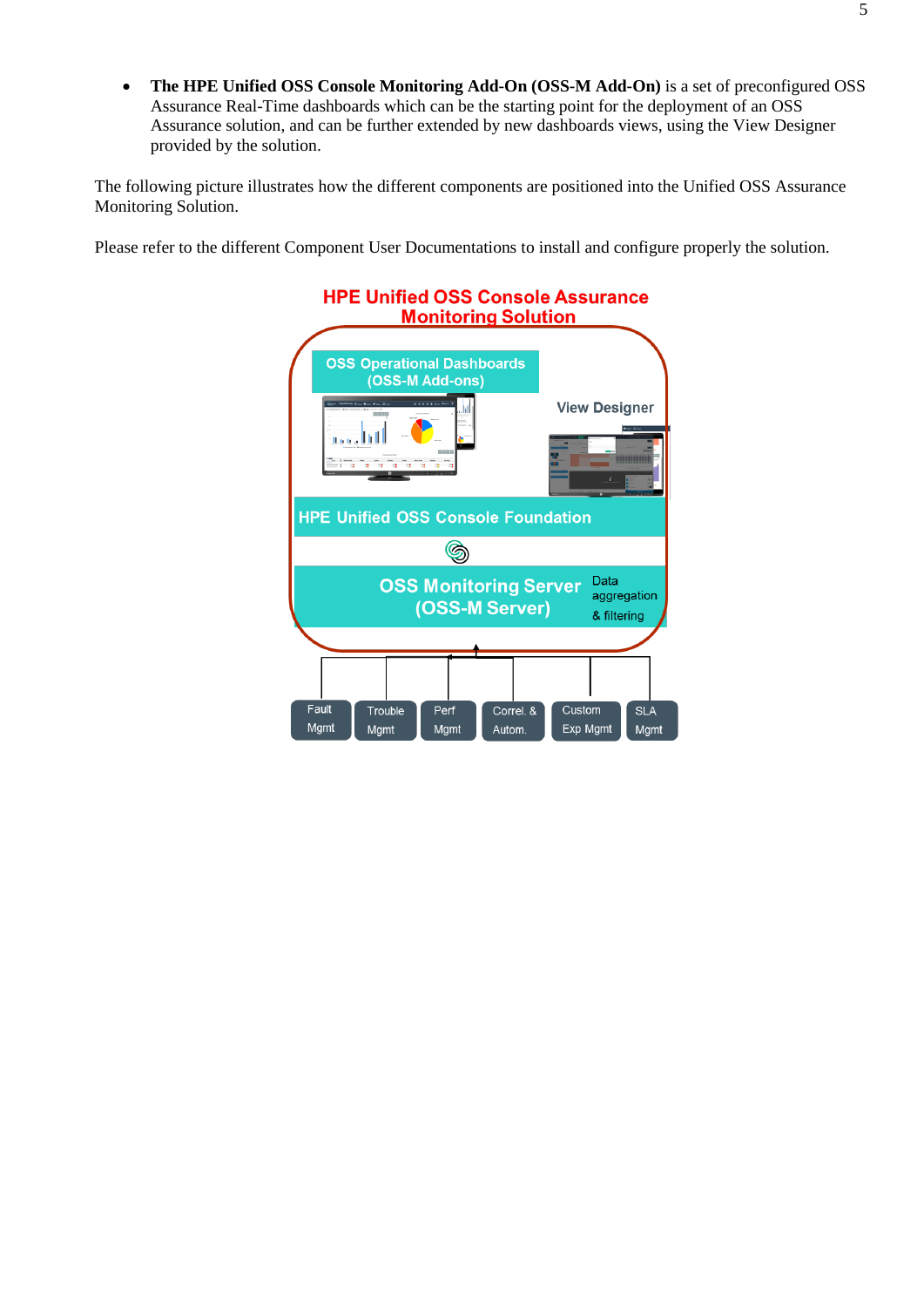<span id="page-6-0"></span>**HPE Unified OSS Console Assurance Monitoring Solution V2 is designed by new technology and skills. Some customize configuration probable could not be migrated from UOCV1 to UOCV2, like: Views, User profile, Role profile and etc. User need to reset them in UOCV2.** 

Below are the steps of migrating UOC V1.3 to Unified OSS Console Assurance Monitoring 2.2.

# <span id="page-6-1"></span>2.1 Install OSS-M Server 2.2

Create a new folder like: OSSM Server.

Please refer to "HP Unified OSS Console Assurance Monitoring Version 2.2.0 – OSS-M Server Installation and Configuration Guide" for details.

### <span id="page-6-2"></span>2.2 Merge old files to OSS-M Server 2.2

### <span id="page-6-3"></span>2.2.1 "conf" folder (\$OSSM\_DATA/conf)

Suggest to keep OSS-M Server 2.2 default setting. If need modify database connection, please add it to the default setting by yourself.

### <span id="page-6-4"></span>2.2.2 "data/cmstore" folder (\$OSSM\_DATA/data/cmstore)

#### <span id="page-6-5"></span>2.2.2.1 Custfile folder

This folder saves the user setting for views. The Views are presented in UOCV2. So, the users setting cannot be migrate to OSSM Add-on in UOCV2.

#### <span id="page-6-6"></span>2.2.2.2 Dimension, pivot folder

If there are the same files in UOCV1.3 and OSSM Server 2.2, suggest keep OSSM Server 2.2 default setting, if there are specific dimension for user's view in the old version, please copy it to the OSSM Server 2.2 same folder. If there are the same default files already in OSSM Server 2.2, please don't cover it. In OSSM Server 2.2, most of field name use lower case. If the old version file cannot run well, please reference default file in OSSM Server 2.2.

#### <span id="page-6-7"></span>2.2.2.3 Filter folder

Copy the file from old UOC version to OSSM Server (\$OSSM\_DATA/data/cmstore/filter), then run the script "checkFilter" in the OSSM\_HOME/bin

[@]cd \$OSSM\_HOME/bin

[@]./checkFilter

#### <span id="page-6-8"></span>2.2.2.4 Profile folder

No modification is needed.